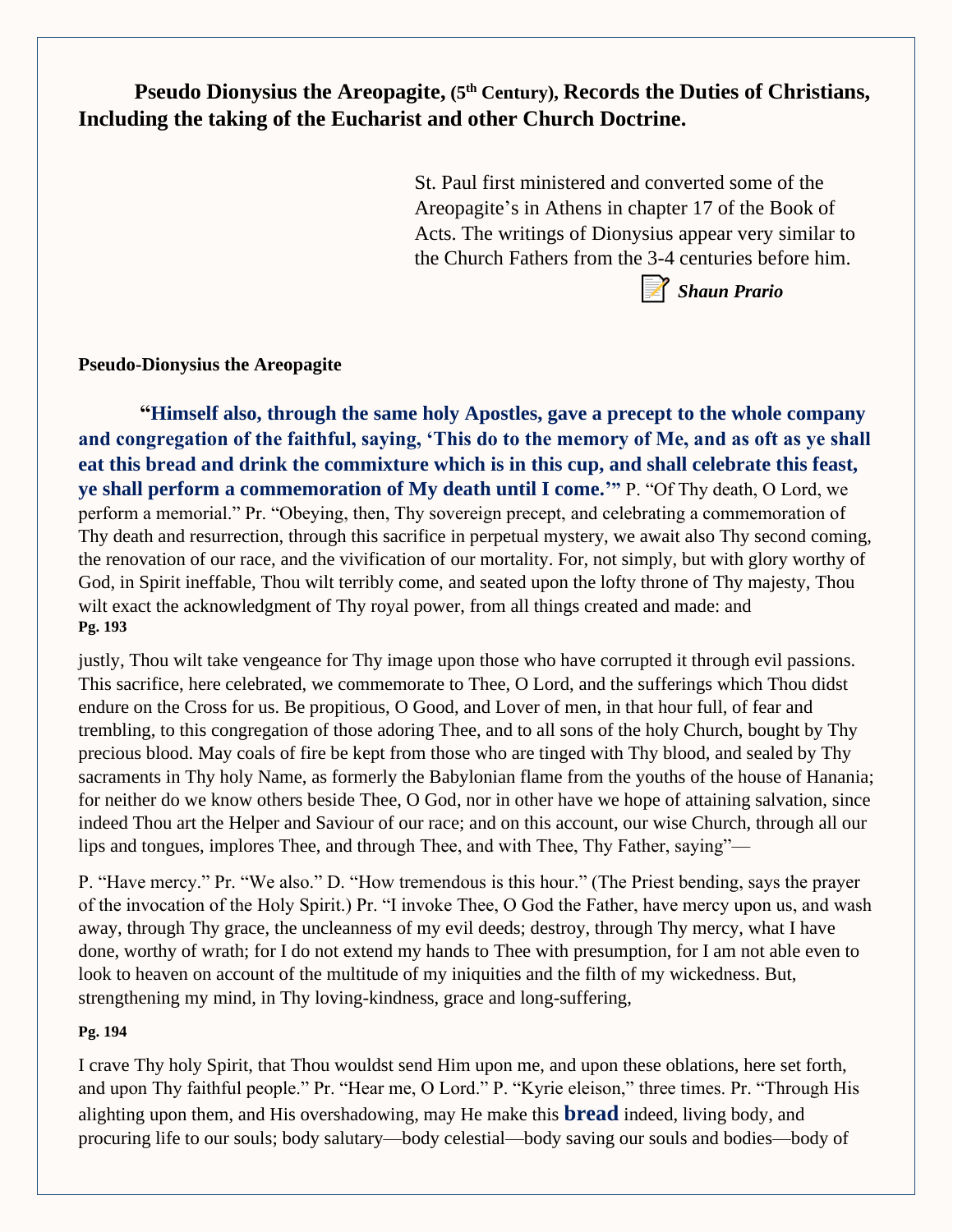our Lord God and Saviour, Jesus Christ—for remission of sins, and eternal life, for those receiving it." P. "Amen." Pr. "And the commixture, which is in this **cup**, may He make living blood, and procuring life to all our souls; blood salutary—blood celestial—blood saving our souls and bodies—blood of our Lord God and Saviour Jesus Christ, for remission of sins to those receiving them." P. "Amen." Pr. "Further, according to the tradition, and Divine recommendation of those, who were eye witnesses of Thy mysteries, and interpreters of Thy wonderful acts, we offer this **Eucharist** before Thee, O Lord, and through it we commemorate Thy charity towards us, and the universal dispensation of Thine Onlybegotten One, in this world, that Thou wouldst also be reminded through it of Thy mercy, cognate and natural to Thee, which, at all hours, is shed upon Thy creatures, and wouldst snatch us from the wrath, reserved for the wicked; and from the punishments of those who work iniquity; and from the cruel attack of demons, who attack our souls,

#### **Dionysius the Areopagite, Works (1897)**

when we shall go hence; and wouldst make us worthy of Thy kingdom, and the habitations of those

#### **Pg. 195**

who have kept Thy precepts; and we will render to Thee, glory and the giving of thanks, &c." P. "Amen." Pr. (bending) "By Thy words, that cannot lie, and by Thy most true teachings, Thou hast said, O Lord, that great is the joy in heaven over one sinner that repenteth. Rejoice then now, O Lord, in the conversion of Thy servants, who stand here before Thee; add also, exultation over us, to the souls of the pious and just Fathers — Patriarchs — Prophets — Apostles —Preachers — Evangelists — Martyrs — Confessors —Zealots" of Divine Worship—Benefactors—Givers of Alms—of those who minister to the necessities of the poor—and from all, may there be one act of praise to-day, before Thee, at this holy Altar, and in the heavenly Jerusalem." (Elevating his voice) "And on account of these, and other things of the same kind, may **Thy holy Church**, which is from one end of the earth to the other, be established, and preserved in tranquillity and peace, in **doctrines evangelical and apostolical**, by **Divine Hierarchs**, rightly dispensing the word of truth, and instructing, by the **dogmas** of true religion: through holy **Priests**, who embrace the word of life, and carry themselves illustriously in dispensing Thy celestial mysteries: through **Deacons,** who are modest, and perform the pure and royal ministry without flaw, through true, faithful ones, who occupy themselves in words and acts worthy of a Christian; through choirs of virgins of each sex, bearing about in their members the life-giving mortification of Thy Only-begotten Son. And from hence,

### 196

in one troop, may we all be sent to that Church, the Jerusalem of the firstborn, whose names are written in the heavens, and there let us spiritually glorify Thee, O God the Father, and Thine Only-begotten Son, and Thy Holy Spirit." P. "Amen." Pr. "Assist also, O Lord, all those who assist Thy Holy Church, **by offerings—by tenths—by ministry—and by oblations;** and those also, who ask the prayers of our littleness, give to them the object of those their prayers, O Lord, Lover of men." (Raising his voice) "Send also perfect attention and full health to all those who have the charge of the poor, who provide food for orphans and widows, and visit the infirm